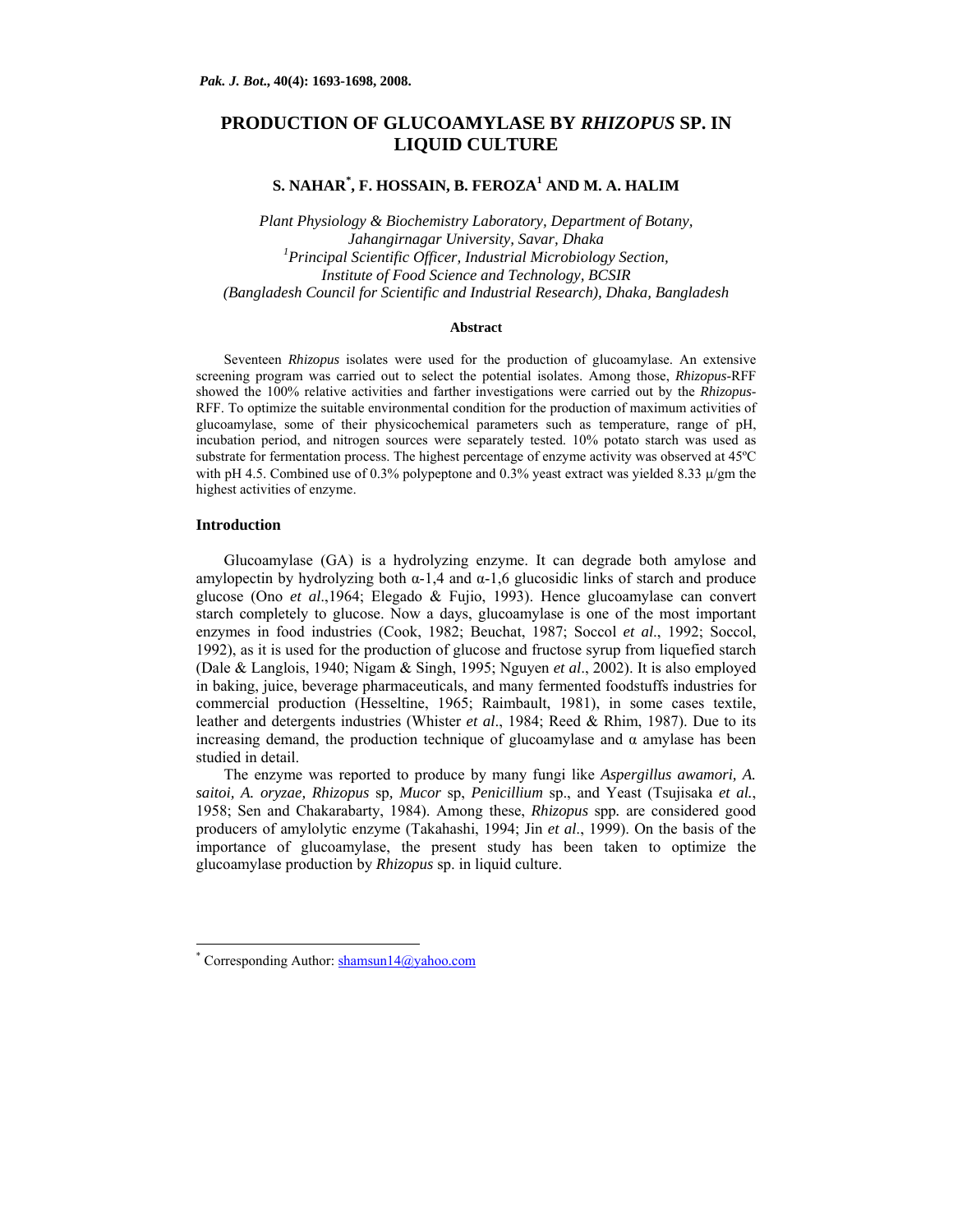## **Materials and Methods**

**Fungal isolates:** 17 *Rhizopus isolates* were collected from the stock culture of Industrial Microbiology Section of IFST, BCSIR, Dhaka. Pure cultures were maintained in PDA media at 4˚C and were sub cultured at 30 days interval. For enzyme production mycelial suspension was used as inoculum.

**Screening of glucoamylase:** 17 isolates of *Rhizopus sp.* were used for the production of enzyme. The enzyme activity was measured by the method of Stiles *et al*., (1926). Extensive screening was carried out by measuring residual glucose and glucoamylase activity. Among 17 isolates, *Rhizopus*-RFF shows relatively highest glucoamylase activity then other isolates.

**Culture condition and glucoamylase production:** For the production of glucoamylase liquid culture was performed. To select the optimum growth condition for maximum enzyme production, following cultural parameters was studied stepwise using potato starch powder, Yeast extract, Polypeptone, and (NH4)2SO4. Fungus *Rhizopus-*RFF was inoculated in PDA in test-tube and these inoculums were inoculated at 30˚C for 7 days to produce enough mature spore. The fungal spores from 7days old culture were suspended in 10 ml of sterile water. The fungal suspension was then shaken gently to make homogeneous suspension. From this suspension 1 ml (containing about 20 X  $10^{10}$  spores) was used as inoculum and was inoculated in the 20 ml liquid medium in 250 ml of Erlenmeyer flask. The incubated flasks were shaken at 150rmp.

 To determine the incubation period the liquid culture media with inoculum were incubated up to 7 days. For determining the effect of temperature on enzyme production, various temperatures ranging from 30 to 55 ºC were used. The pH values of initial cultures were adjusted to 3, 3.5, 4, 4.5, and 5 to find its optimum value. Yeast extract, polypeptone,  $(NH_4)$  SO<sub>4</sub> and yeast extract with polypeptone, were used as the nitrogen sources to determine the better nitrogen source.

Crude enzymes were extracted and assayed after 24 hours of inoculation starting from the 2<sup>nd</sup> day up to the 7the day of incubation. Each of the parameters described above was made separately with three replicates.

**Extraction of culture filtrate:** Cultivated broth (liquid media with enough mycelia and spores) was centrifuged at 10,000 rpm for 20 minutes at 4°C. The supernatant was used as the source of extra cellular enzyme. The culture filtrate was dialyzed over night with dialyzing tubes in running water. The reducing sugar of the extra cellular enzyme was determined according to Stiles *et al*. (1926).

**Enzyme assay:** Glucoamylase was measured as follows: 5ml of 1% soluble starch. 1 ml of 0.2 M acetate buffer at pH 4.5, 1 ml of distilled water and 1 ml enzyme solution were incubated at 40˚C in water bath for 10 minutes and the amount of reducing sugar was estimated by the method of Stiles *et al*. (1926). One unite of Glucoamylase was defined as  $1\mu$  mol reducing sugar liberated per minute under assay condition (Alazard & Raimbault, 1981).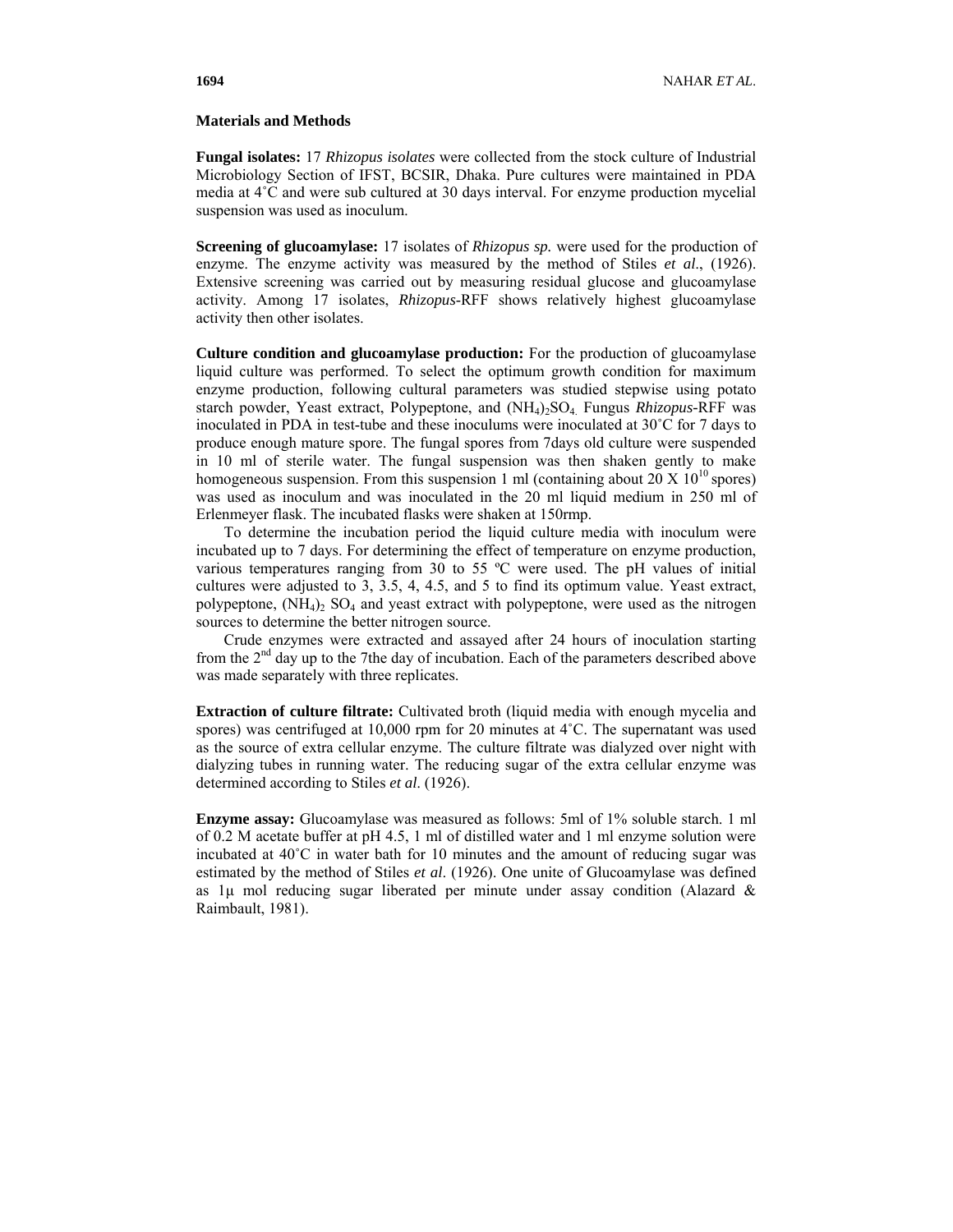**Studies of saccharification:** 2 ml of 2% starch (soluble) and 2 ml of 50 time's diluted previously prepared enzyme were taken in a test tube and then incubate at different temperature such as 40˚C, 50˚C and 60˚C. Sample were taken out at every hour and immersed immediately in boiling water for 3 minutes to stop the enzyme activity. The accumulation of reducing sugar was measured by the Stiles *et al.,* 1926's method. One blank was performed for each experiment.

## **Results and Discussion**

For selecting the potential glucoamylase producing *Rhizopus* sp. 17 isolates of *Rhizopus s*pp. were used and *Rhizopus*-RFF was identified as the potential fungi for glucoamylase production. Therefore different cultural parameters were studied stepwise by using this potential isolate *Rhizopus*-RFF. Glucoamylase degrades different starch substrate at various ranges (Coutinho & Reilly, 1997). In present study among 17 *Rhizopus* spp. 100% relative glucoamylase activity was found for *Rhizopus* RFF (Table 1). On the basis of the screening program, *Rhizopus*-RFF was selected for optimizing the glucoamylase activates (Jahangeer *et al*., 2005; Ikram-ul-Haq and Ali 2007; Saadia *et al.,* 2008 ).

#### **Table1: Screening of glucoamylase activity by using17 species of** *Rhizopus*

| <b>Fungal Isolates</b> | Conc. of glucose (mg/ml) | Glucoamylase<br>activity | Relative activity $(\% )$ |
|------------------------|--------------------------|--------------------------|---------------------------|
|                        |                          | $(\mu m)$                |                           |
| R <sub>0</sub>         | 0.067                    | 2.97                     | 34.21                     |
| R1                     |                          |                          |                           |
| R <sub>2</sub>         |                          |                          |                           |
| R <sub>3</sub>         | 0.142                    | 6.31                     | 72.69                     |
| R <sub>5</sub>         | 0.105                    | 4.66                     | 53.68                     |
| R <sub>6</sub>         | $\theta$                 | 0                        | $\theta$                  |
| R7                     | 0.105                    | 4.66                     | 53.68                     |
| R8                     | 0                        | 0                        | 0                         |
| R <sub>9</sub>         |                          |                          |                           |
| R1                     |                          |                          |                           |
| R11                    |                          |                          |                           |
| R12                    |                          |                          |                           |
| R13                    |                          |                          |                           |
| R14                    | 0.067                    | 5.95                     | 68.54                     |
| <b>RFF</b>             | 0.173                    | 8.68                     | 100                       |
| RM                     | 0.157                    | 6.97                     | 80.29                     |
| Ro                     | 0                        | 0                        | 0                         |

(0) indicates that the glucose concentration has no significant value according to the Stiles table. (The table values started from 0.3 cc thiosulphate of 0.005N but the results from mentioned species were found less then 0.3cc.)

It is essential to know the suitable cultural parameters of the cultural conditions in which maximum enzyme production occurs. From Figure-1, it is clear that the temperature has greatly influenced by the production of glucoamylase by *Rhizopus* sp*.* Maximum 7.37 uml enzyme activity was found at 45<sup>o</sup>C (Fig.1). Poorer enzyme activities were observed above or bellow this temperature. Previous reports depict that 35ºC temperature shows maximum enzyme activity by *Rhizopus delemar* (Soccol *et al*., 1994) and *Aspergillus niger* (Feroza *et al.*, 1998).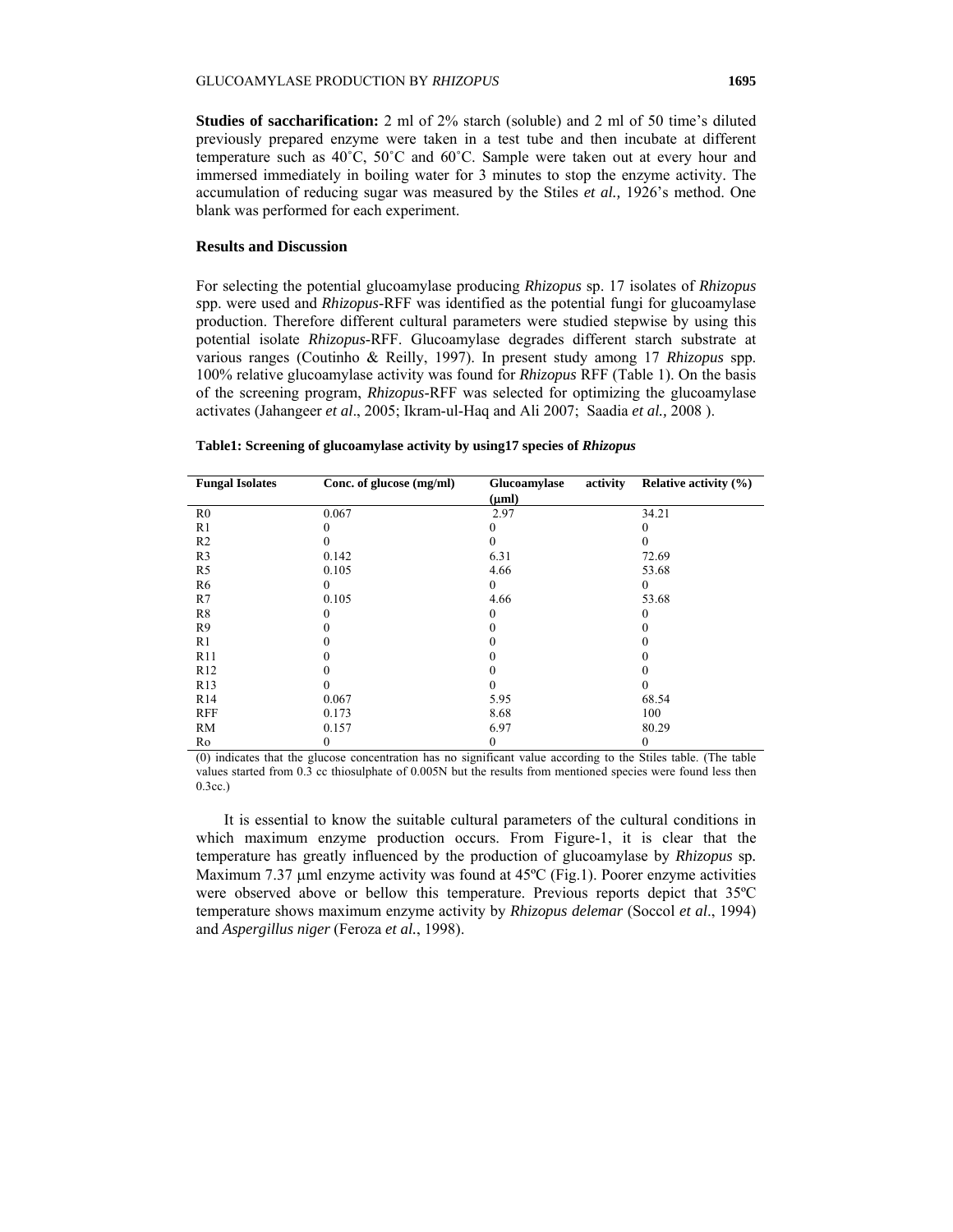To study the effect of pH on the production of the enzyme, different buffers were used to provide a pH range from 3 to 6. The optimum pH range of glucoamylase varies from 4.5 to 5.5 with stability at pH 7.0 (Taylor *et al*., 1978). According to James and Lee (1997), the range of glucoamylase pH is between 3.7 and 7.4; *Rhizopus-* RFF showed maximum enzyme activity (8.33 μml) at pH 4.5 (Fig. 1). It can therefore be concluded that the pH has a significant control over the enzyme production.



**Fig. 1: Effect of temperature and pH on the production of glucoamylase** 



Fig. 2: Effect of nitrogen sources [(A):  $(NH_4)_2SO_4$ ; (B): peptone; (C): yeast extract; (D): urea; **(E): peptone & yeast extract] and incubation period on the production of glucoamylase** 



**Fig. 3: Saccharification of 2% starch with crude extracted glucoamylase at different temperature**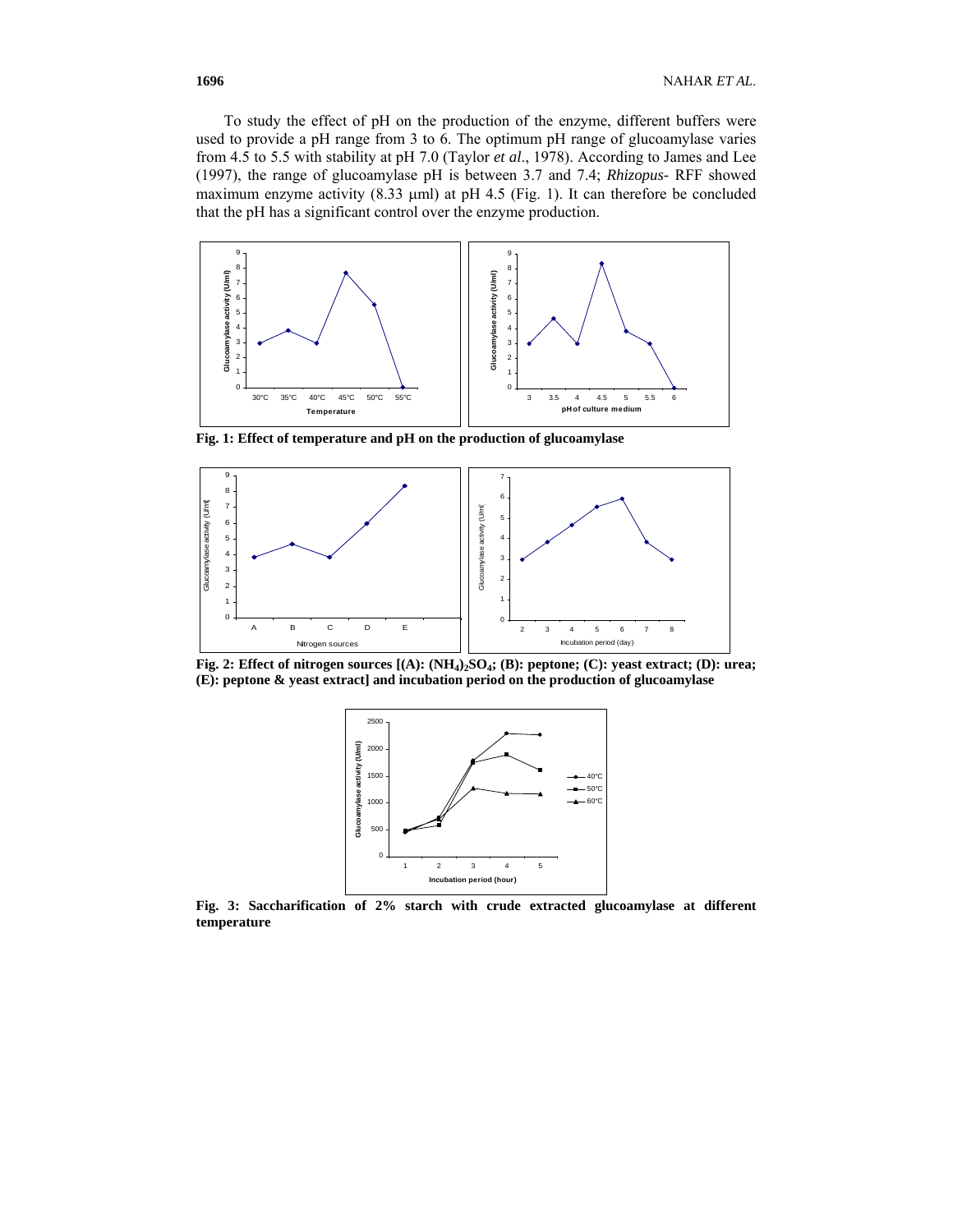Nitrogen sources have a great effect for microbial growth and in the production of extra cellular enzymes. The results of the different combinations of organic nitrogen source are presented in Fig. 2. The maximum enzyme activity was found by using the mixture of yeast extract and polypepton. Lower enzyme activity was found by using them separately.

To determine the optimum incubation period for the highest enzyme production, *Rhizopus* RFF was incubated at 30ºC and enzyme was extracted at every 24 hours starting from  $2<sup>nd</sup>$  day of the incubation till  $8<sup>th</sup>$  day. The highest percentage of enzyme activity was found at  $6<sup>th</sup>$  day of incubation. It is probably due to the secretion of toxic inhibitory substances and pH changes of the medium or decrease of growth supplement in the medium (Fig. 2). In addition, saccharification of raw potato starch with crude enzyme shows that, four hours is required for the complete hydrolysis of starch at 40ºC (Fig. 3).

**Conclusion:** The results of this study show that highest glucoamylase activity was found at 45ºC with pH 4.5 in liquid cultures. The optimum fungal growth as well as glucoamylase production was found in the mixture of yeast extract and polypepton as nitrogen source at the 6th day of incubation where other nitrogen sources were not given significant results. Complete hydrolysis of starch with glucoamylase required 4 hours at 40ºC temperature. Present findings indicate that the glucoamylase produced by fungi Rhizopus RFF has a potential activity of hydrolyzing starch.

## **References**

- Alazard, D. and M. Raimbault. 1981. Comparative study of amylolytic enzymes production by *Aspergillus niger* in liquid and solid-state cultivation. *Eur. J. Appl. Microbiol.,* 12:113-117.
- Beuchat, L. R. 1987. *Food and Beverage Mycology*, 2nd Ed. Van Nostrand Reinhold, New York.
- Cool, J. H. 1982. Cassava: A basic energy source in the tropics. *Science*, 218: 755-762.
- Coutinho, P.M. and P.J. Reilly. 1997. Glucoamylase: Structural, functional and evolutionary relationships. *Proteins*, 29:334-347.
- Dale, J.K. and D.P. Langlois. 1940. Syrup and method of making some enzyme. U. S. Patent, 2: 201, 609.
- Elegado, F. and Y. Fujio. 1993. Selection of raw-starch digestive glucoamylase producing *Rhizopus*  strain. *J. Gen. Appl. Microbiol.,* 39:541-546.
- Feroza, B., S. Begum and M. Hossain. 1998. Production of Glucoamylase by Aspergillus niger in Liquid culture and Determination of its Cultural Condition., *Bangladesh. J. Sci. Ind. Res.*, 33 (2):309-311.
- Hesseltine, C.W. 1965. A millennium of fungi, food and fermentation. *Mycologia*, 57:149-197
- Ikram-ul-Haq and S. Ali 2007. Kinetics of invertase production by Saccharomyces cerevisiae in batch culture. *Pak. J. Bot.*, 39(3): 907-912
- Jahangeer, S., N. Khan, S. Jahangeer, M. Sohail, S. Shahzad, A. Ahmad and S. A. Khan. 2005. Screening and characterization of fungal cellulases isolated from the native environmental source. *Pak. J. Bot.*, 37(3): 739-748,
- James, J.A. and B.H. Lee. 1997. Glucoamylases: microbial sources, industrial applications and molecular biology- A review, *J. Food Biochem*., 21: 1-52.
- Jin, B., H.J. Leeuwen., B. Patel., H.W. Doelle and O. Yu. 1999. Production of fungal protein and glucoamylase by *Rhizopus oligosporus* from starch processing wastewater. *Process Biochem*., 34:59-65